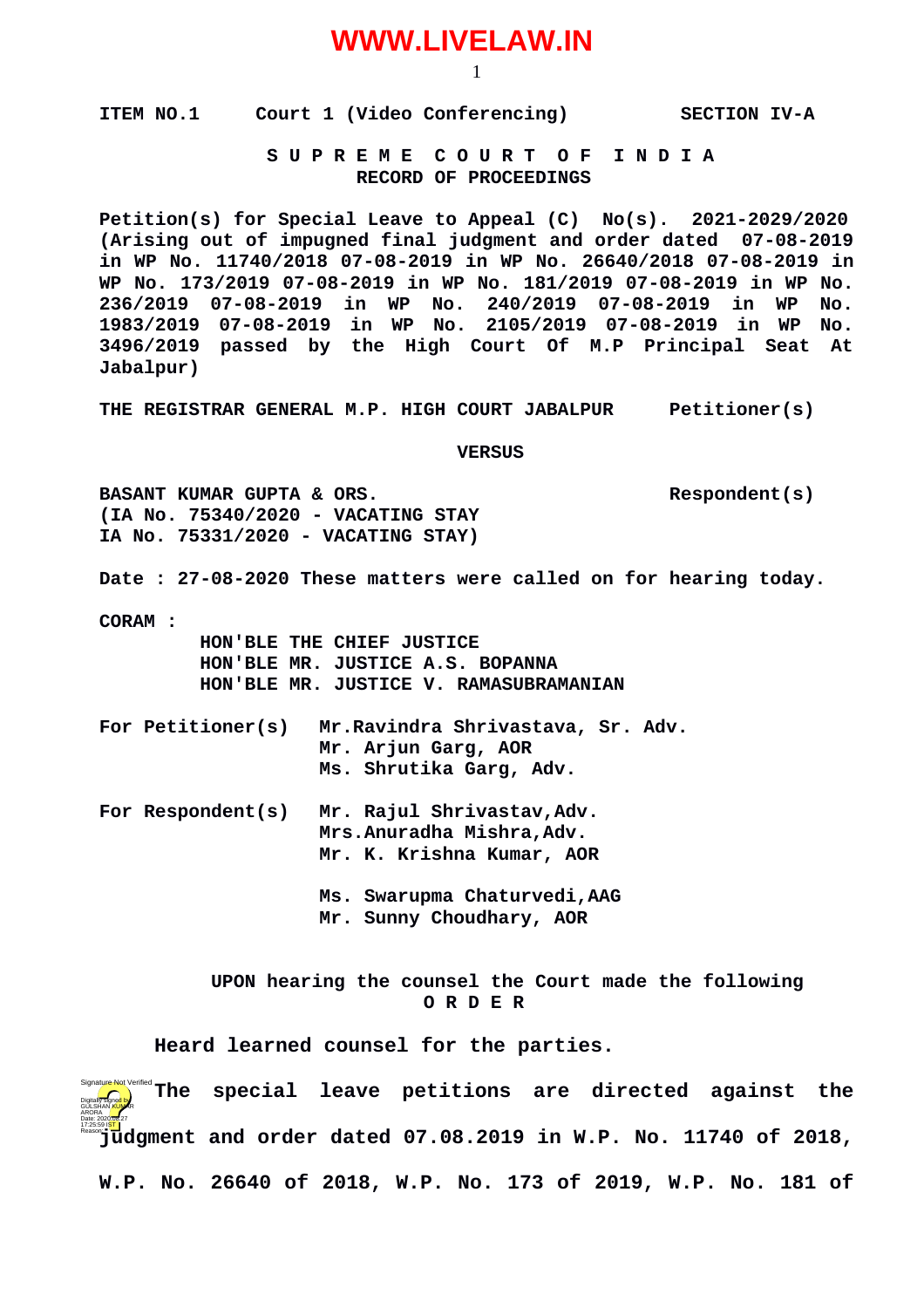## **WWW.LIVELAW.IN**

2

**2019, W.P. No. 236 of 2019, W.P. No. 240 of 2019, W.P. No. 1983 of 2019, W.P. No. 2105 of 2019 and W.P. No. 3496 of 2019 passed by the High Court of Madhya Pradesh Principal Seat at Jabalpur by which the High Court considered challenge to the orders of the District Judge confirmed in appeal by the High Court (on its administrative side) imposing penalty on the respondents (herein) for having more than 2 children, after the cut off date, as per the Conduct Rules. We do not consider it necessary to go into the details of the individual cases of the respondents. Suffice to say that each one of them got 3rd or the 4th child, after the amendment to the Conduct Rules, which made it a misconduct to have more than 2 children. But having regard to the circumstances of the case, the High Court thought fit to modify the punishment of withholding two increments with cumulative effect into one of censure. The High Court relied upon the judgment in the case of** *Ranjit Thakur Vs. Union of India and Others reported in (1987) 4 SCC 611***. Even so, the High Court did not disturb the findings on the point of misconduct on account of the Explanation to Clause (4) of Rule 22 of the M.P. Civil Service (Conduct) Rules, 1965. We find no reason to interfere with this order of the High Court which is humane and appropriate for dealing with the alleged misconduct and we do not wish to interfere with the judgment of the High Court, insofar as it**